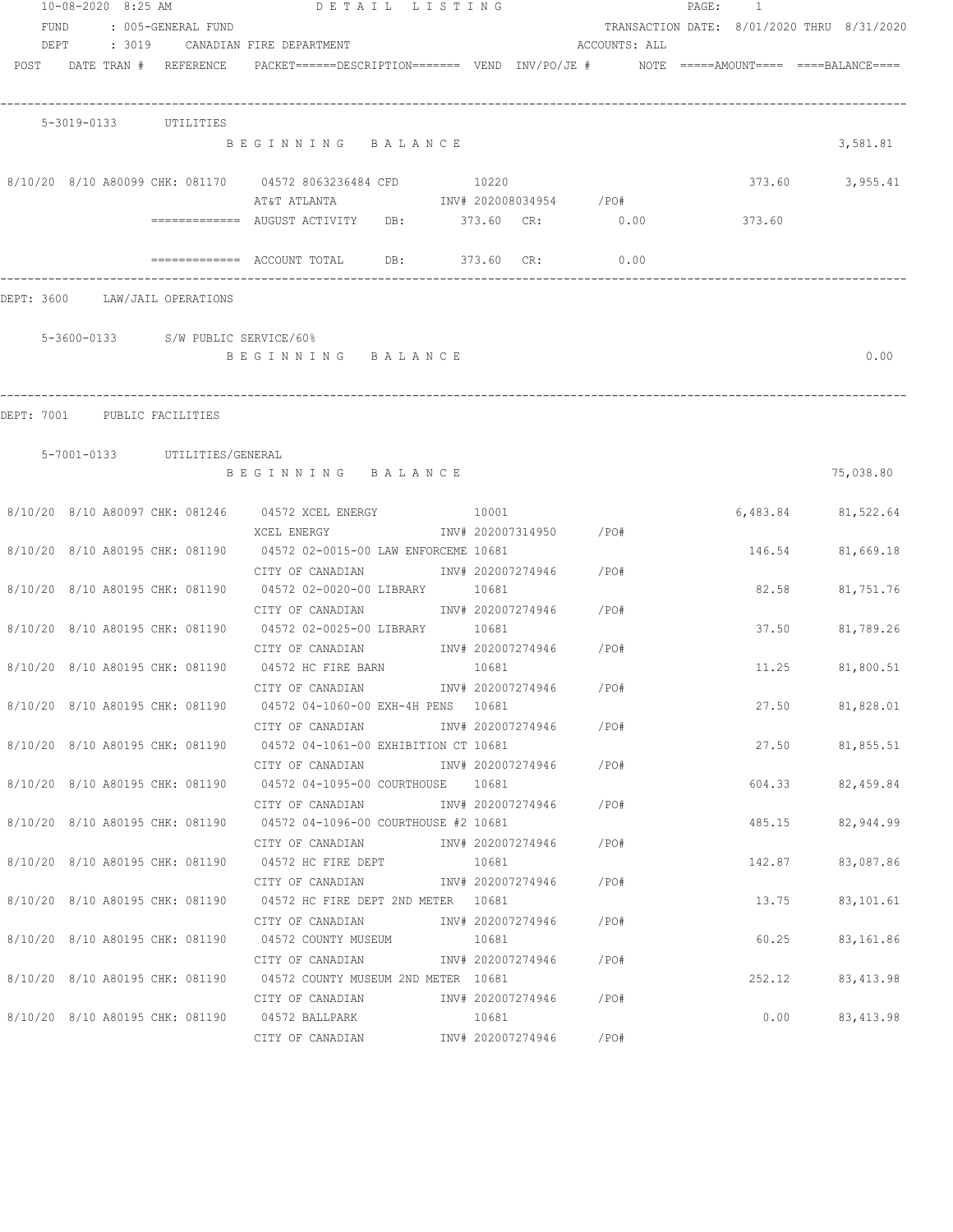|      | 10-08-2020 8:25 AM              |                                 | DETAIL LISTING                                                                                     |                        |               | $\mathtt{PAGE}$ :                          | 2         |            |
|------|---------------------------------|---------------------------------|----------------------------------------------------------------------------------------------------|------------------------|---------------|--------------------------------------------|-----------|------------|
| FUND |                                 | : 005-GENERAL FUND              |                                                                                                    |                        |               | TRANSACTION DATE: 8/01/2020 THRU 8/31/2020 |           |            |
| DEPT |                                 | : 7001 PUBLIC FACILITIES        |                                                                                                    |                        | ACCOUNTS: ALL |                                            |           |            |
|      | POST DATE TRAN # REFERENCE      |                                 | PACKET======DESCRIPTION========  VEND  INV/PO/JE #          NOTE  =====AMOUNT====  ====BALANCE==== |                        |               |                                            |           |            |
|      |                                 |                                 |                                                                                                    |                        |               |                                            |           |            |
|      | 8/10/20 8/10 A80247 CHK: 081242 |                                 | 04572 040-001-1415-01-LIBRARY 13824                                                                |                        |               |                                            | 26.97     | 83,440.95  |
|      |                                 |                                 | WEST TEXAS GAS, INC                                                                                | INV# 202008064961 /PO# |               |                                            |           |            |
|      | 8/10/20 8/10 A80247 CHK: 081242 |                                 | 04572 040-001-4000-01 EX CENTE 13824                                                               |                        |               |                                            | 26.97     | 83,467.92  |
|      |                                 |                                 | WEST TEXAS GAS, INC                                                                                | INV# 202008064961      | $/$ PO#       |                                            |           |            |
|      | 8/10/20 8/10 A80247 CHK: 081242 |                                 | 04572 040-001-5735-02-MUSEUM 13824                                                                 |                        |               |                                            | 26.60     | 83,494.52  |
|      |                                 |                                 | WEST TEXAS GAS, INC                                                                                | INV# 202008064961      | $/$ PO#       |                                            |           |            |
|      | 8/10/20 8/10 A80247 CHK: 081242 |                                 | 04572 040-001-5815-01-BALLPARK 13824                                                               |                        |               |                                            | 26.22     | 83,520.74  |
|      |                                 |                                 | WEST TEXAS GAS, INC                                                                                | INV# 202008064961      | /PO#          |                                            |           |            |
|      | 8/10/20 8/10 A80247 CHK: 081242 |                                 | 04572 040-001-5810-01-PAVILION 13824                                                               |                        |               |                                            | 26.60     | 83,547.34  |
|      |                                 |                                 | WEST TEXAS GAS, INC MONTH 202008064961                                                             |                        | /PO#          |                                            |           |            |
|      | 8/10/20 8/10 A80247 CHK: 081242 |                                 | 04572 040-001-1405-01 COURTHOU 13824                                                               |                        |               |                                            | 33.06     | 83,580.40  |
|      |                                 |                                 | WEST TEXAS GAS, INC MONTH 202008064961                                                             |                        | /PO#          |                                            |           |            |
|      | 8/10/20 8/10 A80247 CHK: 081242 |                                 | 04572 040-013-0045-00 CFD MAIN 13824                                                               |                        |               |                                            | 31.15     | 83,611.55  |
|      |                                 |                                 | WEST TEXAS GAS, INC                                                                                | INV# 202008064961 /PO# |               |                                            |           |            |
|      |                                 |                                 | 8/10/20 8/10 A80247 CHK: 081242 04572 040-013-0045-00 CFD MAIN 13824                               |                        |               |                                            | 26.22     | 83,637.77  |
|      |                                 |                                 | WEST TEXAS GAS, INC 1NV# 202008064961 / PO#                                                        |                        |               |                                            |           |            |
|      |                                 |                                 | 8/11/20 8/11 A80423 CHK: 081252 04598 OTHER METERS                                                 | 12592                  |               |                                            | 1,739.17  | 85,376.94  |
|      |                                 |                                 | NORTH PLAINS ELECTRIC CO- INV# 202008114966 / PO#                                                  |                        |               |                                            |           |            |
|      | 8/11/20 8/11 A80423 CHK: 081252 |                                 | 04598 GEM VOTING BOOTH                                                                             | 12592                  |               |                                            | 98.37     | 85, 475.31 |
|      |                                 |                                 | NORTH PLAINS ELECTRIC CO- INV# 202008114966                                                        |                        | /PO#          |                                            |           |            |
|      | 8/31/20 8/31 A80497 CHK: 081281 |                                 | 04599 BALLPARK                                                                                     | 10681                  |               |                                            | 903.08    | 86, 378.39 |
|      |                                 |                                 | CITY OF CANADIAN                                                                                   | INV# 202008113371      | /PO#          |                                            |           |            |
|      | 8/31/20 8/31 A80498 CHK: 081281 |                                 | 04599 02-0015-00 LAW ENFORCEME 10681                                                               |                        |               |                                            | 135.53    | 86,513.92  |
|      |                                 |                                 | CITY OF CANADIAN                                                                                   | INV# 202008244973      | /PO#          |                                            |           |            |
|      | 8/31/20 8/31 A80498 CHK: 081281 |                                 | 04599 02-0020-00 LIBRARY                                                                           | 10681                  |               |                                            | 82.58     | 86,596.50  |
|      |                                 |                                 | CITY OF CANADIAN                                                                                   | INV# 202008244973      | /PO#          |                                            |           |            |
|      | 8/31/20 8/31 A80498 CHK: 081281 |                                 | 04599 02-0025-00 LIBRARY                                                                           | 10681                  |               |                                            | 37.50     | 86,634.00  |
|      |                                 |                                 | CITY OF CANADIAN                                                                                   | INV# 202008244973      | /PO#          |                                            |           |            |
|      | 8/31/20 8/31 A80498 CHK: 081281 |                                 | 04599 HC FIRE BARN                                                                                 | 10681                  |               |                                            | 11.25     | 86,645.25  |
|      |                                 |                                 | CITY OF CANADIAN                                                                                   | INV# 202008244973      | /PO#          |                                            |           |            |
|      |                                 |                                 | 8/31/20 8/31 A80498 CHK: 081281 04599 04-1060-00 EXH-4H PENS 10681                                 |                        |               |                                            | 27.50     | 86,672.75  |
|      |                                 |                                 | CITY OF CANADIAN                                                                                   | INV# 202008244973      | /PO#          |                                            |           |            |
|      |                                 |                                 | 8/31/20 8/31 A80498 CHK: 081281 04599 04-1061-00 EXHIBITION CT 10681                               |                        |               |                                            | 27.50     | 86,700.25  |
|      |                                 |                                 | CITY OF CANADIAN                                                                                   | INV# 202008244973 /PO# |               |                                            |           |            |
|      |                                 |                                 | 8/31/20 8/31 A80498 CHK: 081281 04599 04-1095-00 COURTHOUSE 10681                                  |                        |               |                                            | 486.17    | 87,186.42  |
|      |                                 |                                 | CITY OF CANADIAN                                                                                   | INV# 202008244973      | /PO#          |                                            |           |            |
|      |                                 |                                 | 8/31/20 8/31 A80498 CHK: 081281 04599 04-1096-00 COURTHOUSE #2 10681                               |                        |               |                                            | 392.31    | 87,578.73  |
|      |                                 |                                 | CITY OF CANADIAN                                                                                   | INV# 202008244973      | /PO#          |                                            |           |            |
|      |                                 |                                 | 8/31/20 8/31 A80498 CHK: 081281 04599 HC FIRE DEPT                                                 | 10681                  |               |                                            | 92.45     | 87,671.18  |
|      |                                 |                                 | CITY OF CANADIAN                                                                                   | INV# 202008244973      | /PO#          |                                            |           |            |
|      |                                 |                                 | 8/31/20 8/31 A80498 CHK: 081281 04599 HC FIRE DEPT 2ND METER 10681                                 |                        |               |                                            | 13.75     | 87,684.93  |
|      |                                 |                                 | CITY OF CANADIAN                                                                                   | INV# 202008244973      | /PO#          |                                            |           |            |
|      |                                 | 8/31/20 8/31 A80498 CHK: 081281 | 04599 COUNTY MUSEUM                                                                                | 10681                  |               |                                            | 60.25     | 87,745.18  |
|      |                                 |                                 | CITY OF CANADIAN                                                                                   | INV# 202008244973      | / PO#         |                                            |           |            |
|      |                                 |                                 | 8/31/20 8/31 A80498 CHK: 081281 04599 COUNTY MUSEUM 2ND METER 10681                                |                        |               |                                            | 463.12    | 88,208.30  |
|      |                                 |                                 | CITY OF CANADIAN                                                                                   | INV# 202008244973      | /PO#          |                                            |           |            |
|      |                                 |                                 | 8/31/20 8/31 A80498 CHK: 081281 04599 BALLPARK                                                     | 10681                  |               |                                            | 362.92    | 88,571.22  |
|      |                                 |                                 | CITY OF CANADIAN                                                                                   | INV# 202008244973      | /PO#          |                                            |           |            |
|      |                                 |                                 | ============= AUGUST ACTIVITY<br>DB:                                                               | 13,532.42 CR: 0.00     |               |                                            | 13,532.42 |            |
|      |                                 |                                 |                                                                                                    |                        |               | 0.00                                       |           |            |
|      |                                 |                                 | $\equiv$ ============ ACCOUNT TOTAL<br>DB:                                                         | 13,532.42 CR:          |               |                                            |           |            |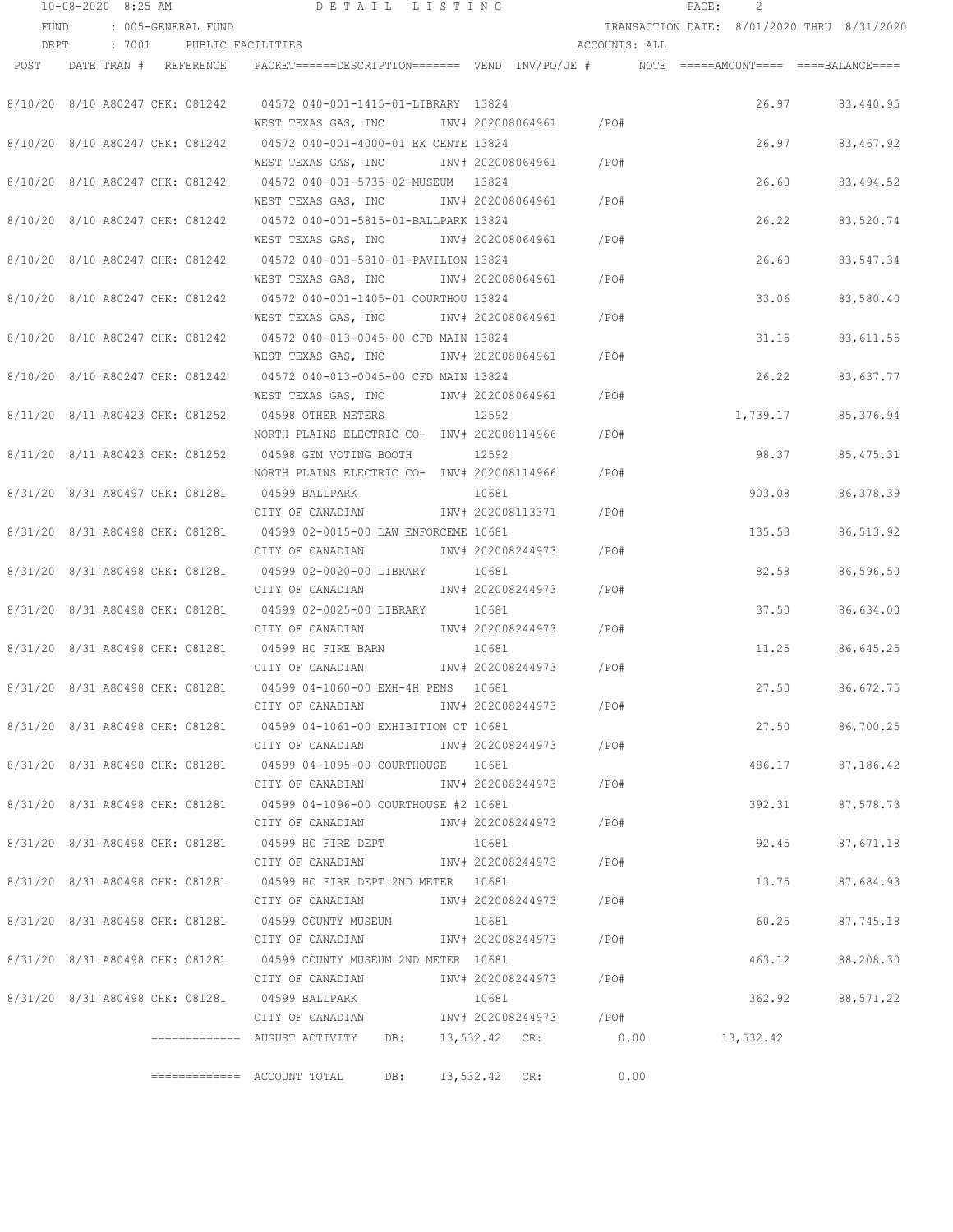|                   | 10-08-2020 8:25 AM              |                 |                                                                                                                 | DETAIL LISTING   |                         |                                            | 3<br>PAGE: |          |
|-------------------|---------------------------------|-----------------|-----------------------------------------------------------------------------------------------------------------|------------------|-------------------------|--------------------------------------------|------------|----------|
|                   | FUND : 005-GENERAL FUND         |                 |                                                                                                                 |                  |                         | TRANSACTION DATE: 8/01/2020 THRU 8/31/2020 |            |          |
| DEPT              |                                 | : 7016 CEMETERY |                                                                                                                 |                  |                         | ACCOUNTS: ALL                              |            |          |
|                   |                                 |                 | POST DATE TRAN # REFERENCE PACKET======DESCRIPTION======= VEND INV/PO/JE # NOTE =====AMOUNT==== ====BALANCE==== |                  |                         |                                            |            |          |
|                   |                                 |                 |                                                                                                                 |                  |                         |                                            |            |          |
|                   |                                 |                 |                                                                                                                 |                  |                         |                                            |            |          |
|                   | 5-7016-0133 UTILITIES           |                 |                                                                                                                 |                  |                         |                                            |            |          |
|                   |                                 |                 | BEGINNING BALANCE                                                                                               |                  |                         |                                            |            | 0.00     |
|                   |                                 |                 |                                                                                                                 |                  |                         |                                            |            |          |
|                   |                                 |                 | 000 ERRORS IN THIS REPORT! *-*-*-*-*-*-*-*-*-*-*-*-*-*-                                                         |                  |                         |                                            |            |          |
|                   |                                 |                 |                                                                                                                 |                  |                         |                                            |            |          |
|                   |                                 |                 | ** REPORT TOTALS ** --- DEBITS --- -- CREDITS ---                                                               |                  |                         |                                            |            |          |
|                   |                                 |                 | BEGINNING BALANCES:                                                                                             |                  | 78,620.61               | 0.00                                       |            |          |
|                   |                                 |                 | REPORTED ACTIVITY:                                                                                              |                  | 13,906.02               | 0.00                                       |            |          |
|                   |                                 |                 | ENDING BALANCES:                                                                                                |                  | 92,526.63               | 0.00                                       |            |          |
|                   |                                 |                 | TOTAL FUND ENDING BALANCE:                                                                                      |                  | 92,526.63               |                                            |            |          |
|                   |                                 |                 |                                                                                                                 |                  |                         |                                            |            |          |
| FUND: 010-AIRPORT |                                 |                 |                                                                                                                 |                  |                         |                                            |            |          |
|                   |                                 |                 |                                                                                                                 |                  |                         |                                            |            |          |
|                   | DEPT: 7010 AIRPORT              |                 |                                                                                                                 |                  |                         |                                            |            |          |
|                   |                                 |                 |                                                                                                                 |                  |                         |                                            |            |          |
|                   | 5-7010-0133 UTILITIES           |                 |                                                                                                                 |                  |                         |                                            |            |          |
|                   |                                 |                 | BEGINNING BALANCE                                                                                               |                  |                         |                                            |            | 7,596.70 |
|                   |                                 |                 | 8/10/20 8/10 A80305 CHK: 001702 04579 AT&T                                                                      | 10220            |                         |                                            | 208.61     | 7,805.31 |
|                   |                                 |                 | AT&T ATLANTA                                                                                                    |                  | INV# 202008034953 /PO#  |                                            |            |          |
|                   |                                 |                 | 8/10/20 8/10 A80309 CHK: 001705 04579 04-1056-00 AIRPORT APT 10681                                              |                  |                         |                                            | 13.75      | 7,819.06 |
|                   |                                 |                 | CITY OF CANADIAN                                                                                                |                  | INV# 202007274945 /PO#  |                                            |            |          |
|                   |                                 |                 | 8/10/20 8/10 A80309 CHK: 001705 04579 04-1058-00 PILOTS LOUNGE 10681                                            |                  |                         |                                            | 199.76     | 8,018.82 |
|                   |                                 |                 | CITY OF CANADIAN                                                                                                |                  | INV# 202007274945       | /PO#                                       |            |          |
|                   | 8/11/20 8/11 A80421 CHK: 001711 |                 | 04598 NORTH PLAINS ELECTRIC CO 12592                                                                            |                  |                         |                                            | 562.75     | 8,581.57 |
|                   |                                 |                 | NORTH PLAINS ELECTRIC CO- INV# 202008114967                                                                     |                  |                         | /PO#                                       |            |          |
|                   |                                 |                 | 8/31/20 8/31 A80486 CHK: 001714 04606 04-1056-00 AIRPORT APT                                                    | 10681            |                         |                                            | 13.75      | 8,595.32 |
|                   |                                 |                 | CITY OF CANADIAN                                                                                                |                  | INV# 202008244978       | /PO#                                       |            |          |
|                   |                                 |                 | 8/31/20 8/31 A80486 CHK: 001714 04606 04-1058-00 PILOTS LOUNGE 10681                                            |                  |                         |                                            | 20.13      | 8,615.45 |
|                   |                                 |                 | CITY OF CANADIAN                                                                                                |                  | INV# 202008244978       | / PO#                                      |            |          |
|                   |                                 |                 | 8/31/20 8/31 A80487 CHK: 001715 04606 INTERNET                                                                  | 14900            |                         |                                            | 52.49      | 8,667.94 |
|                   |                                 |                 | PTCI                                                                                                            |                  | INV# 202008244977 / PO# |                                            |            |          |
|                   |                                 |                 |                                                                                                                 | DB: 1,071.24 CR: |                         | 0.00                                       | 1,071.24   |          |
|                   |                                 |                 |                                                                                                                 | DB: 1,071.24 CR: |                         | 0.00                                       |            |          |
|                   |                                 |                 |                                                                                                                 |                  |                         |                                            |            |          |
|                   |                                 |                 | 000 ERRORS IN THIS REPORT! *-*-*-*-*-*-*-*-*-*-*-*-*-*-                                                         |                  |                         |                                            |            |          |
|                   |                                 |                 |                                                                                                                 |                  |                         |                                            |            |          |
|                   |                                 |                 | ** REPORT TOTALS ** --- DEBITS ---                                                                              |                  |                         | $---$ CREDITS $---$                        |            |          |
|                   |                                 |                 | BEGINNING BALANCES:                                                                                             |                  | 7,596.70                | 0.00                                       |            |          |
|                   |                                 |                 | REPORTED ACTIVITY:                                                                                              |                  | 1,071.24                | 0.00                                       |            |          |
|                   |                                 |                 | ENDING BALANCES:                                                                                                |                  | 8,667.94                | 0.00                                       |            |          |
|                   |                                 |                 | TOTAL FUND ENDING BALANCE:                                                                                      |                  | 8,667.94                |                                            |            |          |
|                   |                                 |                 |                                                                                                                 |                  |                         |                                            |            |          |
|                   | FUND: 011-ROAD & BRIDGE PCT 1   |                 |                                                                                                                 |                  |                         |                                            |            |          |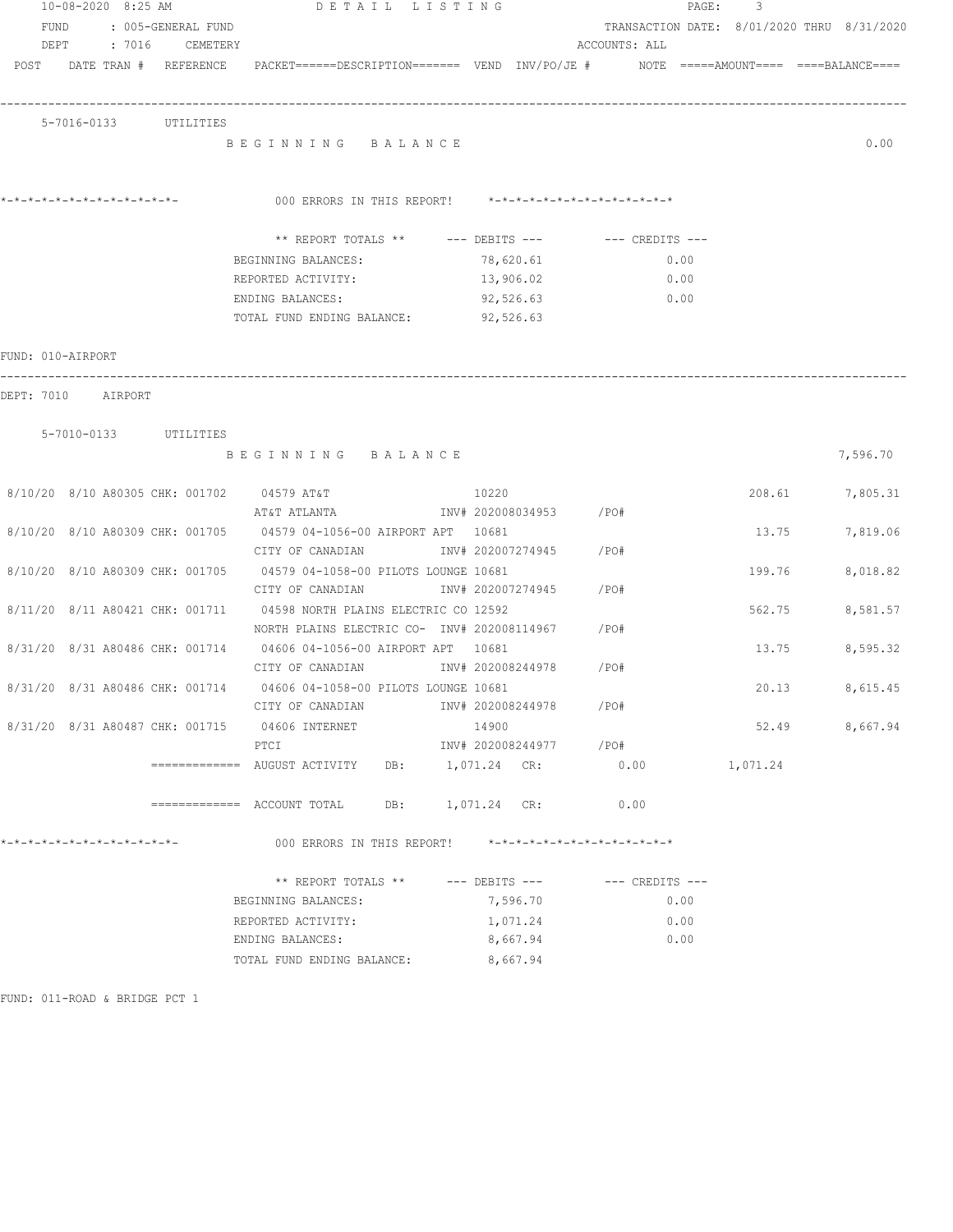|                               | 10-08-2020 8:25 AM |                                 | DETAIL LISTING                                                                                                      |         |           |                        |      |              | PAGE: 4 |        |                                            |
|-------------------------------|--------------------|---------------------------------|---------------------------------------------------------------------------------------------------------------------|---------|-----------|------------------------|------|--------------|---------|--------|--------------------------------------------|
|                               |                    | FUND : 011-ROAD & BRIDGE PCT 1  |                                                                                                                     |         |           |                        |      |              |         |        | TRANSACTION DATE: 8/01/2020 THRU 8/31/2020 |
|                               |                    | DEPT : 4011 ROAD & BRIDGE 1     |                                                                                                                     |         |           | ACCOUNTS: ALL          |      |              |         |        |                                            |
|                               |                    |                                 | POST DATE TRAN # REFERENCE PACKET======DESCRIPTION======= VEND INV/PO/JE # NOTE =====AMOUNT==== ====BALANCE====     |         |           |                        |      |              |         |        |                                            |
|                               |                    | 5-4011-0133 UTILITIES/PCT 1     |                                                                                                                     |         |           |                        |      |              |         |        |                                            |
|                               |                    |                                 | BEGINNING BALANCE                                                                                                   |         |           |                        |      |              |         |        | 2,592.49                                   |
|                               |                    |                                 | 8/10/20 8/10 A80194 CHK: 081190 04572 PCT 1 UTILITIES 10681<br>CITY OF CANADIAN 1NV# 202007274944 / PO#             |         |           |                        |      |              |         |        | 27.50 2,619.99                             |
|                               |                    |                                 | 8/10/20 8/10 A80247 CHK: 081242 04572 040-001-3995-01-PCT 1 BA 13824<br>WEST TEXAS GAS, INC MOTH 202008064961 / PO# |         |           |                        |      |              |         | 26.97  | 2,646.96                                   |
|                               |                    |                                 | 8/11/20 8/11 A80423 CHK: 081252 04598 PCT 1 12592<br>NORTH PLAINS ELECTRIC CO- INV# 202008114966 / PO#              |         |           |                        |      |              |         | 117.22 | 2,764.18                                   |
|                               |                    |                                 | 8/31/20 8/31 A80498 CHK: 081281 04599 PCT 1 10681<br>CITY OF CANADIAN 1NV# 202008244973 / PO#                       |         |           |                        |      |              |         | 27.50  | 2,791.68                                   |
|                               |                    |                                 | 8/31/20 8/31 A80557 CHK: 081306 04599 INTERNET, PCT 1<br>PTCI                                                       |         | 14900     | INV# 202008244974 /PO# |      |              |         | 52.50  | 2,844.18                                   |
|                               |                    |                                 |                                                                                                                     |         |           |                        |      |              |         | 251.69 |                                            |
|                               |                    |                                 | ============ ACCOUNT TOTAL DB: 251.69 CR: 0.00                                                                      |         |           |                        |      |              |         |        |                                            |
|                               |                    |                                 | *-*-*-*-*-*-*-*-*-*-*-*-*-           000 ERRORS IN THIS REPORT!    *-*-*-*-*-*-*-*-*-*-*-*-*-*                      |         |           |                        |      |              |         |        |                                            |
|                               |                    |                                 | ** REPORT TOTALS ** --- DEBITS --- -- CREDITS ---                                                                   |         |           |                        |      |              |         |        |                                            |
|                               |                    |                                 | BEGINNING BALANCES: 2,592.49                                                                                        |         |           |                        |      | 0.00         |         |        |                                            |
|                               |                    |                                 | REPORTED ACTIVITY:<br>ENDING BALANCES:                                                                              |         |           | 251.69<br>2,844.18     |      | 0.00<br>0.00 |         |        |                                            |
|                               |                    |                                 | TOTAL FUND ENDING BALANCE:                                                                                          |         | 2,844.18  |                        |      |              |         |        |                                            |
| FUND: 012-ROAD & BRIDGE PCT 2 |                    |                                 |                                                                                                                     |         |           |                        |      |              |         |        |                                            |
|                               |                    | DEPT: 4012 ROAD & BRIDGE 2      |                                                                                                                     |         |           |                        |      |              |         |        |                                            |
|                               |                    |                                 |                                                                                                                     |         |           |                        |      |              |         |        |                                            |
|                               |                    | 5-4012-0133 UTILITIES/PCT 2     | BEGINNING                                                                                                           | BALANCE |           |                        |      |              |         |        | 3,443.70                                   |
|                               |                    | 8/11/20 8/11 A80423 CHK: 081252 | 04598 PCT 2                                                                                                         |         | 12592     |                        |      |              |         | 82.57  | 3,526.27                                   |
|                               |                    |                                 | NORTH PLAINS ELECTRIC CO- INV# 202008114966<br>============ AUGUST ACTIVITY<br>DB:                                  |         | 82.57 CR: |                        | /PO# | 0.00         |         | 82.57  |                                            |
|                               |                    |                                 | ============= ACCOUNT TOTAL<br>DB:                                                                                  |         | 82.57 CR: |                        |      | 0.00         |         |        |                                            |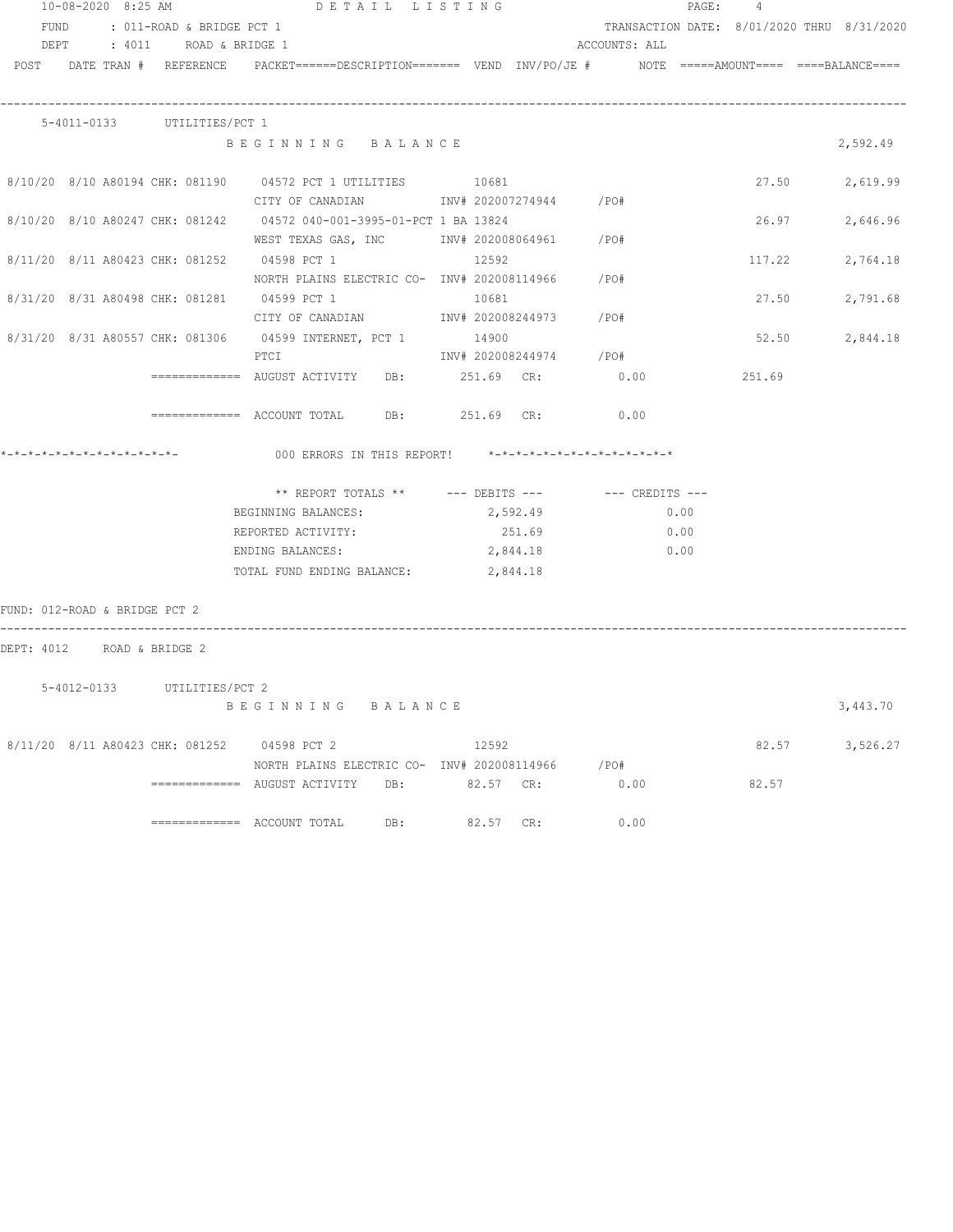| 10-08-2020 8:25 AM                          | DETAIL LISTING                                                                                                  |            | PAGE:<br>5 |                                                      |        |                 |  |
|---------------------------------------------|-----------------------------------------------------------------------------------------------------------------|------------|------------|------------------------------------------------------|--------|-----------------|--|
| FUND : 012-ROAD & BRIDGE PCT 2              |                                                                                                                 |            |            | TRANSACTION DATE: 8/01/2020 THRU 8/31/2020           |        |                 |  |
| DEPT : 4012 ROAD & BRIDGE 2                 |                                                                                                                 |            |            | ACCOUNTS: ALL                                        |        |                 |  |
|                                             | POST DATE TRAN # REFERENCE PACKET======DESCRIPTION======= VEND INV/PO/JE # NOTE =====AMOUNT==== ====BALANCE==== |            |            |                                                      |        |                 |  |
|                                             | 000 ERRORS IN THIS REPORT! *-*-*-*-*-*-*-*-*-*-*-*-*-*-                                                         |            |            |                                                      |        |                 |  |
|                                             |                                                                                                                 |            |            |                                                      |        |                 |  |
|                                             |                                                                                                                 |            |            | ** REPORT TOTALS ** --- DEBITS --- -- -- CREDITS --- |        |                 |  |
|                                             | BEGINNING BALANCES:                                                                                             |            | 3,443.70   | 0.00                                                 |        |                 |  |
|                                             | REPORTED ACTIVITY:                                                                                              |            | 82.57      | 0.00                                                 |        |                 |  |
|                                             | ENDING BALANCES:                                                                                                |            | 3,526.27   | $\sim$ 0.00                                          |        |                 |  |
|                                             | TOTAL FUND ENDING BALANCE: 3,526.27                                                                             |            |            |                                                      |        |                 |  |
| FUND: 013-ROAD & BRIDGE PCT 3               |                                                                                                                 |            |            |                                                      |        |                 |  |
| DEPT: 4013 ROAD & BRIDGE 3                  |                                                                                                                 |            |            |                                                      |        |                 |  |
| 5-4013-0133 UTILITIES/PCT 3                 |                                                                                                                 |            |            |                                                      |        |                 |  |
|                                             | BEGINNING BALANCE                                                                                               |            |            |                                                      |        | 2,439.95        |  |
| 8/11/20 8/11 A80423 CHK: 081252 04598 PCT 3 |                                                                                                                 | 12592      |            |                                                      |        | 110.57 2,550.52 |  |
|                                             | NORTH PLAINS ELECTRIC CO- INV# 202008114966 /PO#                                                                |            |            |                                                      |        |                 |  |
|                                             | ============ AUGUST ACTIVITY DB: 110.57 CR: 0.00                                                                |            |            |                                                      | 110.57 |                 |  |
|                                             | $\texttt{-----}$ =========== ACCOUNT TOTAL DB: $\texttt{110.57}$ CR:                                            |            |            | 0.00                                                 |        |                 |  |
|                                             | 000 ERRORS IN THIS REPORT! $*-*-*-*-*-*-*-*-*-*-*-*-*-*-**$                                                     |            |            |                                                      |        |                 |  |
|                                             |                                                                                                                 |            |            |                                                      |        |                 |  |
|                                             | BEGINNING BALANCES:                                                                                             |            | 2,439.95   | 0.00                                                 |        |                 |  |
|                                             | REPORTED ACTIVITY:                                                                                              |            | 110.57     | 0.00                                                 |        |                 |  |
|                                             | ENDING BALANCES:                                                                                                |            | 2,550.52   | 0.00                                                 |        |                 |  |
|                                             | TOTAL FUND ENDING BALANCE: 2,550.52                                                                             |            |            |                                                      |        |                 |  |
| FUND: 014-ROAD & BRIDGE PCT 4               |                                                                                                                 |            |            |                                                      |        |                 |  |
| DEPT: 4014 ROAD & BRIDGE 4                  |                                                                                                                 |            |            |                                                      |        |                 |  |
|                                             |                                                                                                                 |            |            |                                                      |        |                 |  |
| 5-4014-0133 UTILITIES/PCT 4                 | BEGINNING BALANCE                                                                                               |            |            |                                                      |        | 5,243.42        |  |
| 8/11/20 8/11 A80423 CHK: 081252 04598 PCT 4 |                                                                                                                 | 12592      |            |                                                      | 242.95 | 5,486.37        |  |
|                                             | NORTH PLAINS ELECTRIC CO- INV# 202008114966 /PO#                                                                |            |            |                                                      |        |                 |  |
|                                             | ============= AUGUST ACTIVITY DB:                                                                               | 242.95 CR: |            | 0.00                                                 | 242.95 |                 |  |
|                                             |                                                                                                                 | DB:        | 242.95 CR: | 0.00                                                 |        |                 |  |